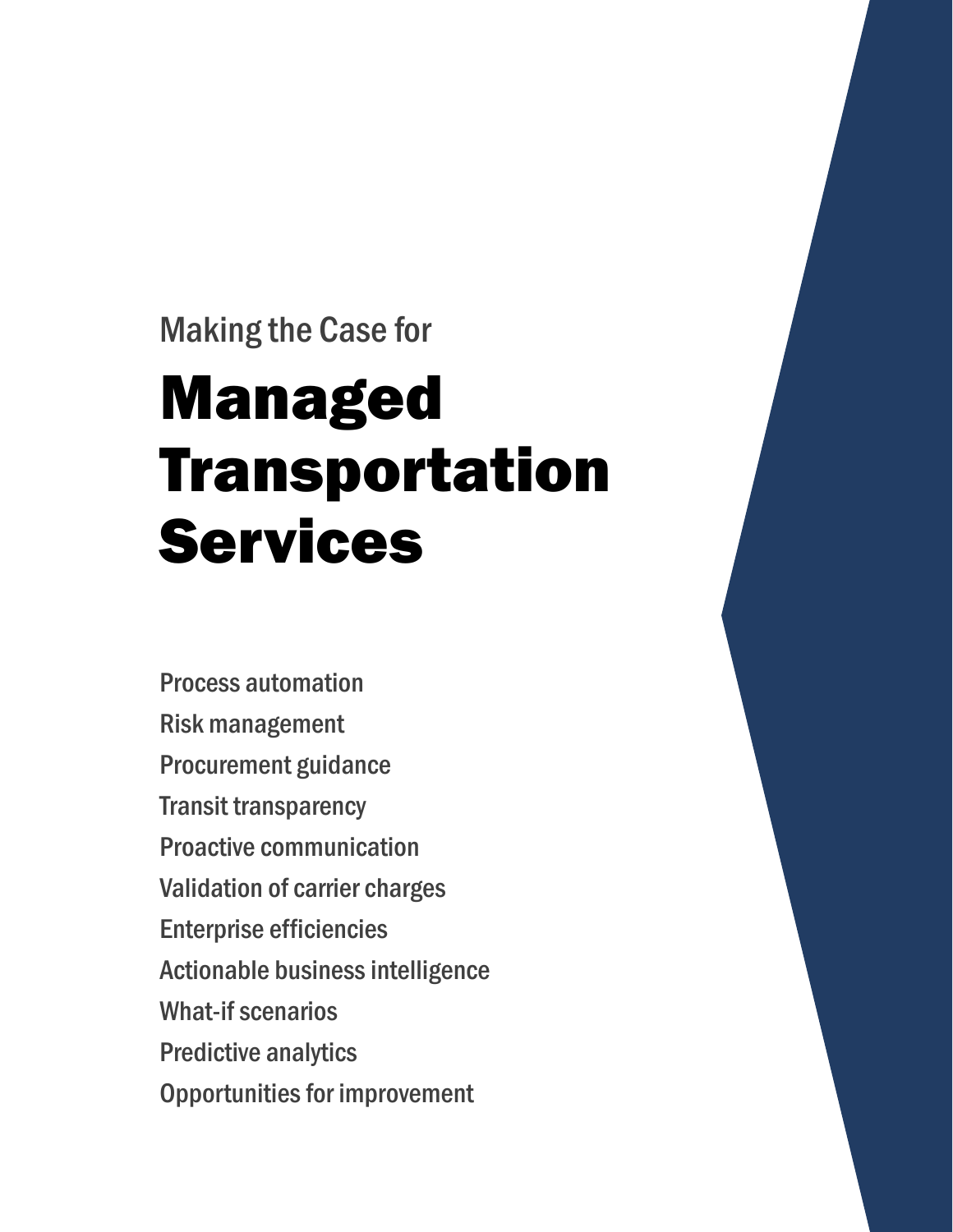# Two Options for Managing Freight Transportation

**A do-it-yourself approach is harder as transportation evolves in complexity. Managed transportation services is a better way to meet your needs.** 

As a shipper, you can manage your freight transportation one of two ways:

- Do it yourself
- Partner with a provider of managed transportation services

To persuade you the second option is better, some service providers create a false sense of urgency by hyping the current challenges in the transportation industry, such as:

- Capacity imbalances
- Driver shortages
- Increased government regulations
- The new ELD (electronic logging) device) mandate

These issues seem important. And they are…for carriers. For shippers, however, they distract from what is more important. What is the bigger challenge for your company, finding carriers to move goods where you need them to go, or managing the costs, risks, and outcomes in your transportation processes?

The truth is, managed transportation services don't need a false urgency. Once shippers understand the value they bring, the services sell themselves, with compelling benefits that bring measurable improvements to processes both directly and indirectly related to freight transportation.

More than anything else, shippers need three things right now:

- 1) **Procurement guidance** (getting the right level of service at the right price while minimizing risks)
- 2) **Transit transparency** (for both the shipper and the customer)
- 3) **Actionable business intelligence**  (comprehensive shipment data that is easy to attain and analyze)

A DIY approach can meet these needs. However, that is becoming harder as transportation evolves in its complexity. Managed transportation services is a better way to meet these needs.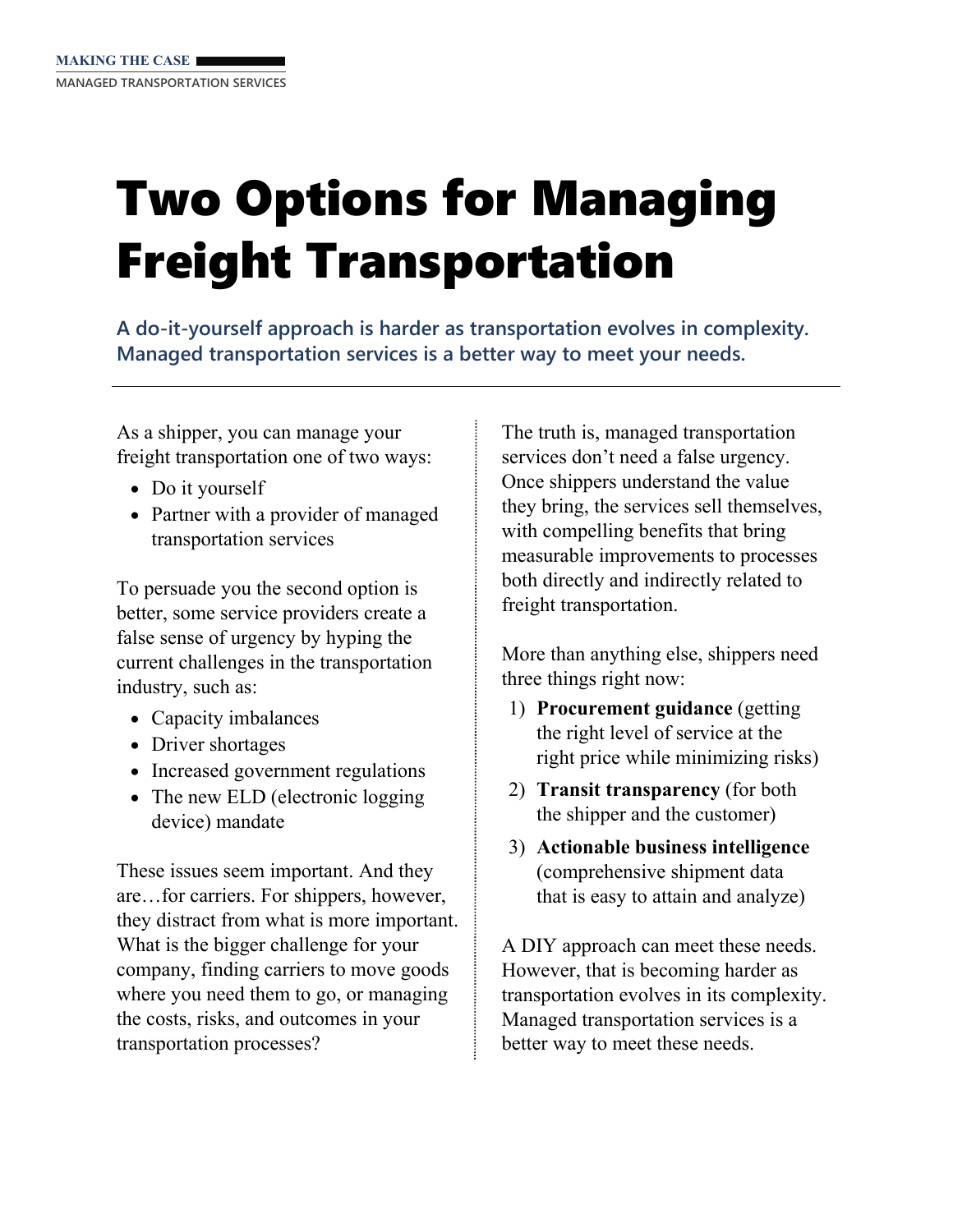### The Benefits of a MSP

Because they handle millions of orders, managed service providers are positioned to optimize transportation processes.

Just as a symphony brings together the right combination of musicians to play beautiful songs, managed service providers combine the right professionals and technologies to thrive in today's transportation marketplace.

Specialization gives advantages to managed service providers that are impractical for shippers to match. Take advanced shipment notification technology, for instance.

Many providers offer ASNs within a broad portfolio of online tools. Some even offer multiple types of notification. ASNs are popular with shippers and widely used, yet a shipper would need to invest months, if not years, to develop an ASN solution for itself. Innovations like ASNs keep providers competitive; for an individual shipper, they would be costly mistakes.

This degree of specialization is one reason why managed transportation services are the best way to meet the needs of today's shipper.

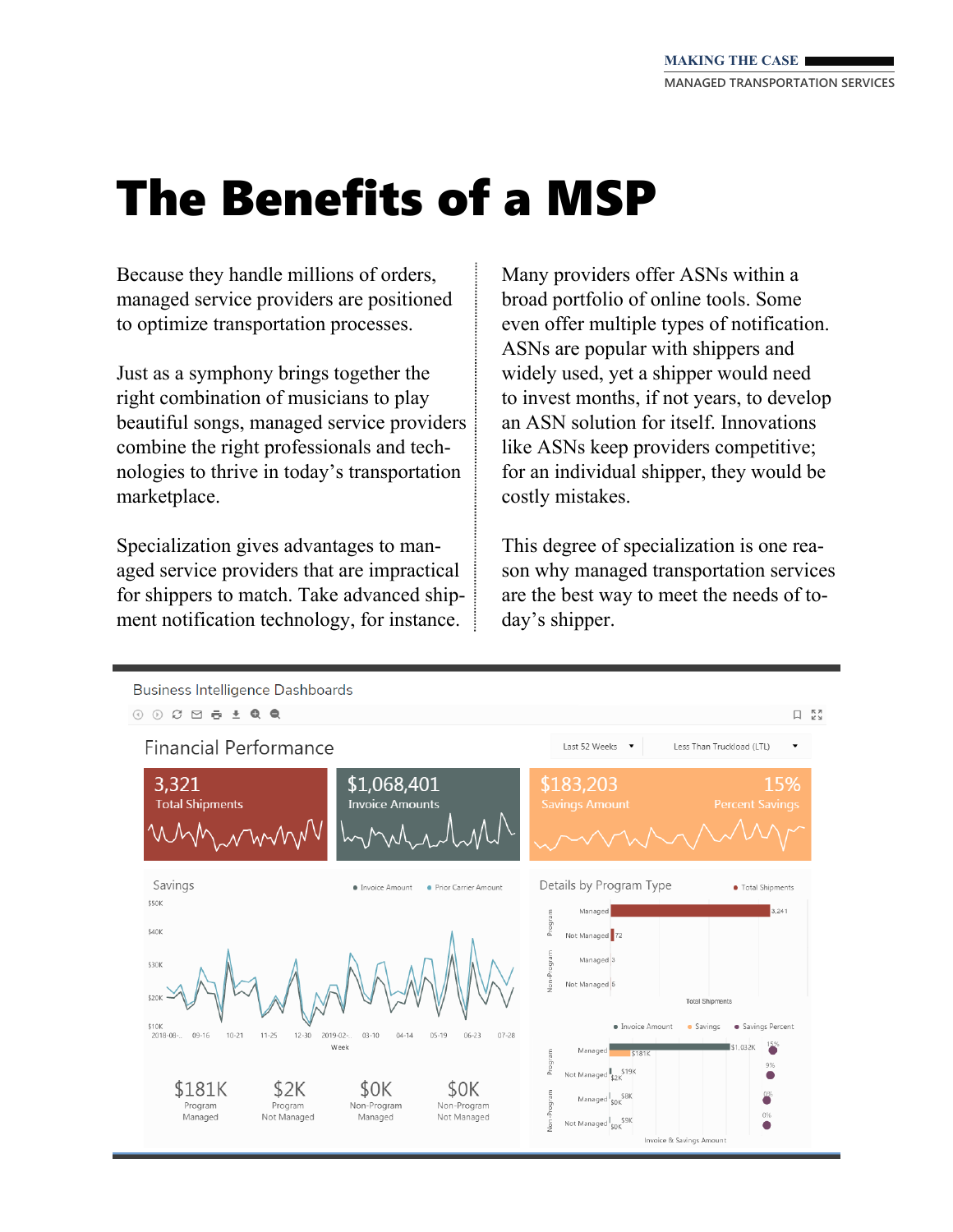# Two Varieties of Managed Service Providers

**Both types automate procurement processes. Full-service providers, however, add human involvement at key points in the shipment life cycle.** 

Managed service providers come in two varieties: transactional (or limited-service) and full-service.

### **Transactional MSPs**

Transactional providers automate most of the processes tied to the procurement of carrier services. They use API and EDI technologies to call rates, tender shipments, and receive tracking updates and shipment documentation. Generally they offer few services outside of this transactional aspect of transportation management.

Human intervention happens when the provider's systems detect a problem. The shipment is sent to an exception management team for resolution. Humans may also be involved in ancillary services such as the management of freight claims.

### **Full-Service MSPs**

Full-service providers utilize the same tools used by transactional providers. Additionally, they involve humans at points in the shipment life cycle where they add value. For example, a customer service representative may proactively contact the carrier at milestones in a shipment's transit for faster confirmation that each milestone has occurred.

Full-service providers also generally go beyond the transactional aspect of transportation management to offer more strategic services. Common examples are logistics analysis capabilities, network engineering, and complex schedules of multi-stop truckload runs. Some providers are highly specialized with services that benefit a particular industry, mode, or region.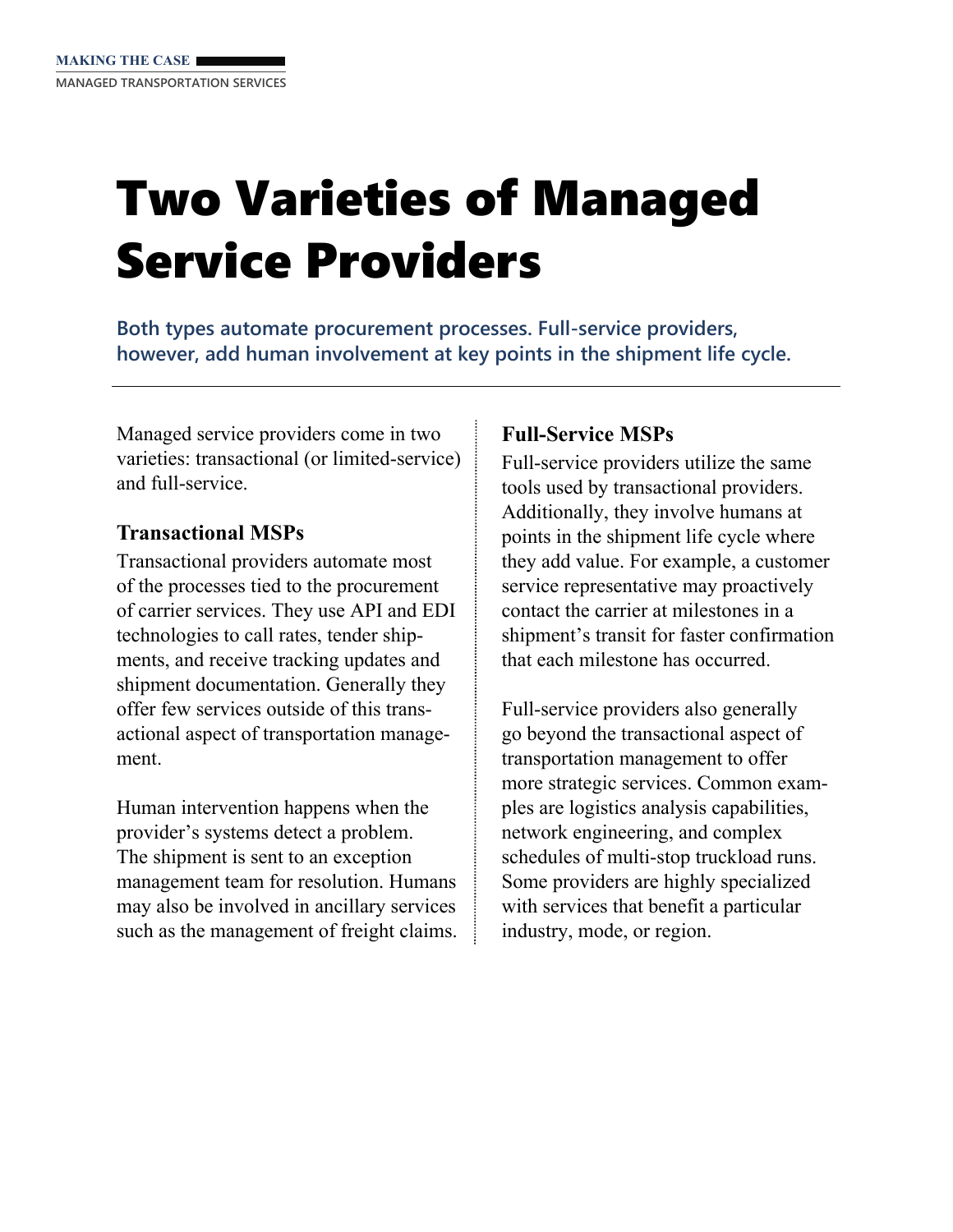### Summary of MSP Services

**Key similarities and differences between the two types of MSPs.** 

Yes

**TransportaƟon management system (TMS) Shipment management automaƟon \* TransportaƟon risk management Procurement guidance Shipment status tracking Customer requirements (such as OTIF) Carrier pricing Audit of carrier charges Account coding services Management of freight claims Client‐held pricing Inbound management Shipment activity reporting Dashboards and KPIs Predictive analytics Mode opƟmizaƟon MulƟ‐stop shipments Milk run management ConsolidaƟon/distribuƟon Warehouse utilization LogisƟcs analysis services "What if" scenarios Dimensional pricing rules Guidance on product descriptions and freight classificaƟons ProacƟve communicaƟon and follow‐up OpportuniƟes for improvement** 

### **TransacƟonal MSP Full‐Service MSP**

Yes Basic (authority and insurance) Basic Passive (carrier-initiated updates) Client must manage compliance Blanket rates Rate matching No Sometimes (usually for extra fee) Cannot incorporate Routing guide or supplier portal Basic reports Basic No Automated mode comparisons TMS accepts multi-stop orders No No No Sometimes (for extra fee) No Basic Basic No Limited to increasing utilization of lower‐cost carriers

Yes

Yes Comprehensive (quality of service) Comprehensive Active (confirms transit milestones) Provider manages compliance Client‐specific negoƟated rates Full verification of each charge Yes Included Can incorporate Full management and enforcement Detailed and customizable Detailed and customizable Some providers offer this Yes, adding human rate negotiations Full management of multiple stops Full management Full management Yes Yes (sometimes for extra fee) Yes (sometimes for extra fee) Comprehensive Comprehensive and based on an analysis of your product mix Yes Comprehensive and based on an analysis of your shipping profile

**\*** When a client orders a shipment, the provider uses API and EDI technologies to dispatch the shipment, pass through the carrier's transit status updates, and provide access to the shipment documentation.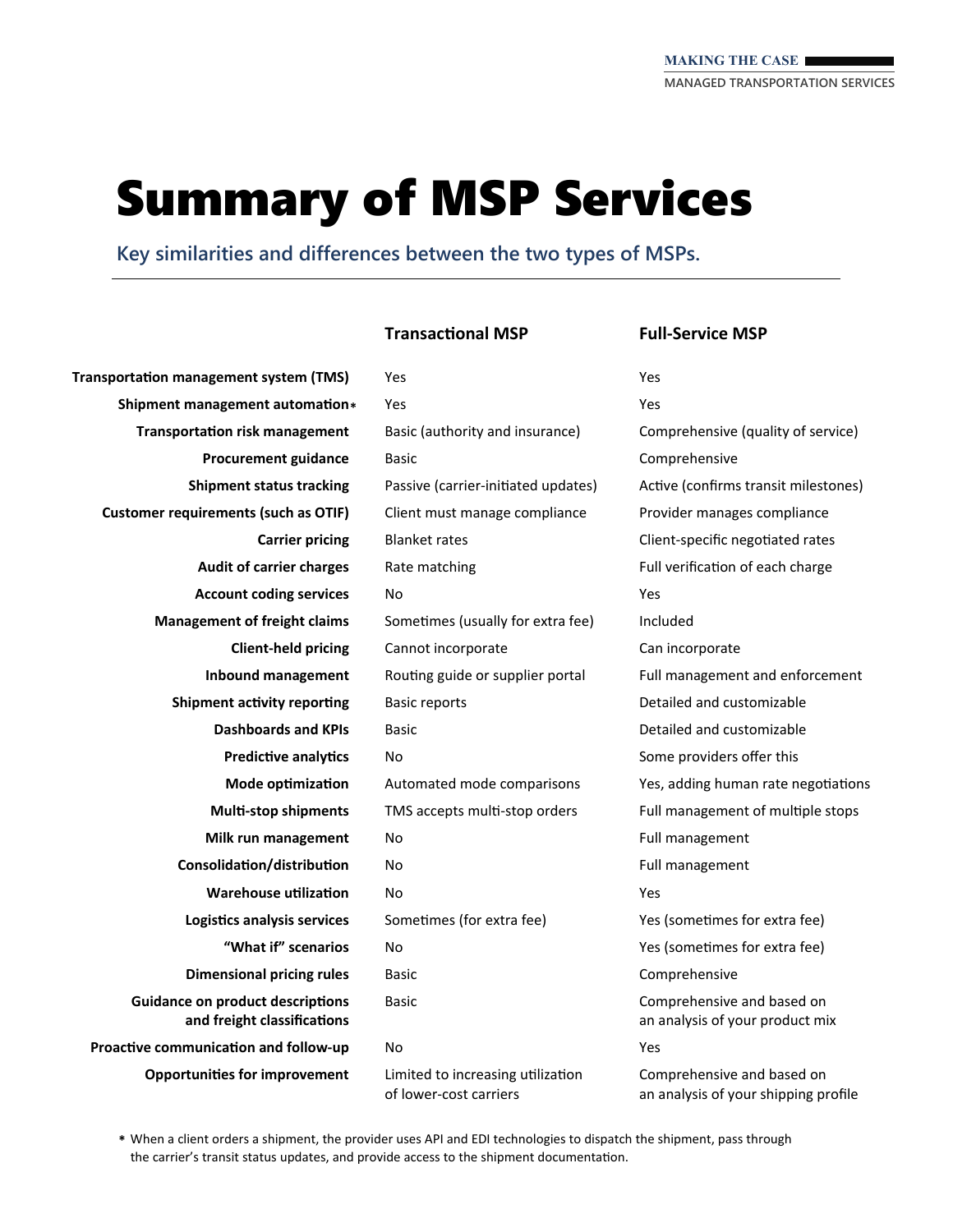## Considerations When Deciding to Partner With a MSP

**Let your goals for the partnership guide you to the best partner.** 

What do you want from a managed service provider? Your goals for the partnership point you to the type of MSP to seek out.

If the goal is to assist the shipping department with its procurement tasks, freeing up time and focus for projects with higher values, then a transactional MSP works well. The decision to partner with a transactional MSP is often made by the shipping or purchasing department looking to make improvements within its sphere of operations.

If the goal is a multiplier effect that increases productivity and decision quality throughout the organization, the solution is a full-service MSP. The decision to partner with a full-service MSP is often made by the CEO, CFO, or COO, who is focused on the big picture impact.

**Full-service MSPs are uniquely qualified to run what-if scenarios that model the cost and service outcomes of changes within a shipper's transportation network.**  Full-service MSPs excel at managing complex transportation networks that may include

- Multiple modes
- Cross-border and international moves
- Returns or "reverse logistics"
- On Time in Full (OTIF) or other stringent delivery requirements
- Consolidation, distribution, and round-trip programs

Full-service MSPs also assist the C-suite with transportation planning, budgeting, and forecasting. In addition to sharing detailed shipment data, they have advanced systems and capabilities to analyze the data themselves and deliver actionable insights.

The sophisticated rating platforms used by full-service MSPs make them uniquely qualified to run what-if scenarios that model the cost and service outcomes of changes within a shipper's transportation network.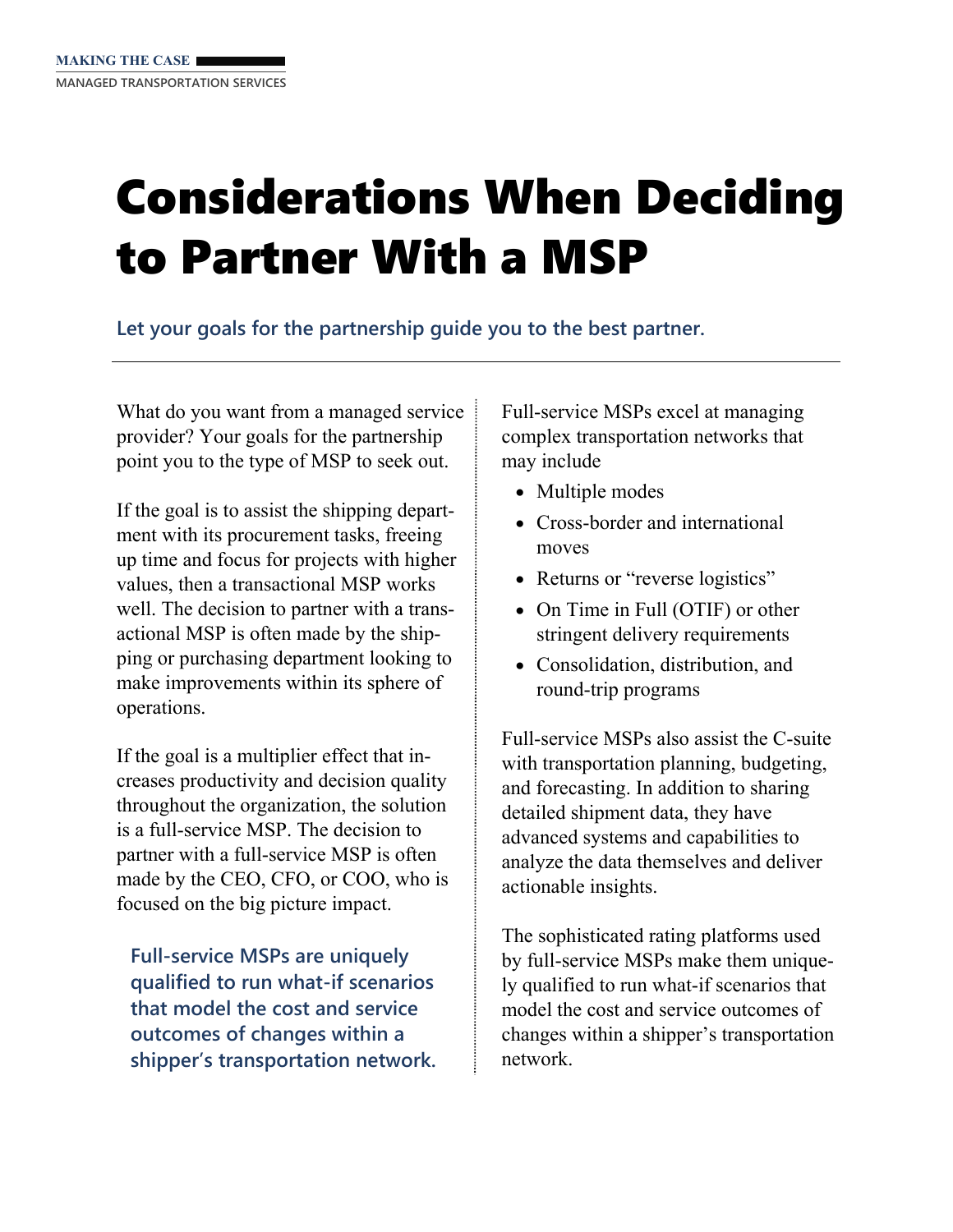# The Process of Selecting and Implementing a MSP

**You have a variety of ways to gather reliable information that will guide you to the best option for your company, goals, and unique shipping profile.** 

As with any strategic decision, the first step is research.

Your best sources of information may be coworkers with prior experience working with managed service providers. They can take you "behind the marketing" with honest assessments of what individual providers can do, and the level of value they bring. If you ship customer-routed freight, be sure to include coworkers with shipping and receiving responsibilities, as they interact regularly with a variety of managed service providers.

Similarly, referrals can provide deep and unembellished insights into managed service providers. Testimonials and case studies are also helpful, especially those from companies with similar priorities.

### **Transactional Providers: Try Before You Buy**

Many transactional providers don't require a contract. You can use their platforms and simply agree to Terms & Conditions with each shipment. This is an excellent way to try different providers and see which one fits best.

### **Full-Service Providers: Conduct a Freight Study or RFP**

Full-service providers will, at no charge, analyze a sample of your transportation activity. The resulting proposal typically breaks down your activity in insightful ways, suggests opportunities for improvement, and compares the provider's rates to what you actually paid.

A procurement event requires more planning but can be used to gather very specific information regarding your requirements, preferences, and priorities.

**Important note**: Unless you give instructions to the contrary, the bids you receive will be based on economy (lowest cost) carriers, which typically have the longest transit times and the lowest reliability scores. A true fullservice provider should be able to, at your direction, apply different types of pricing to specific lanes or return separate bids based on economy, mid-range, and premium carrier rates.